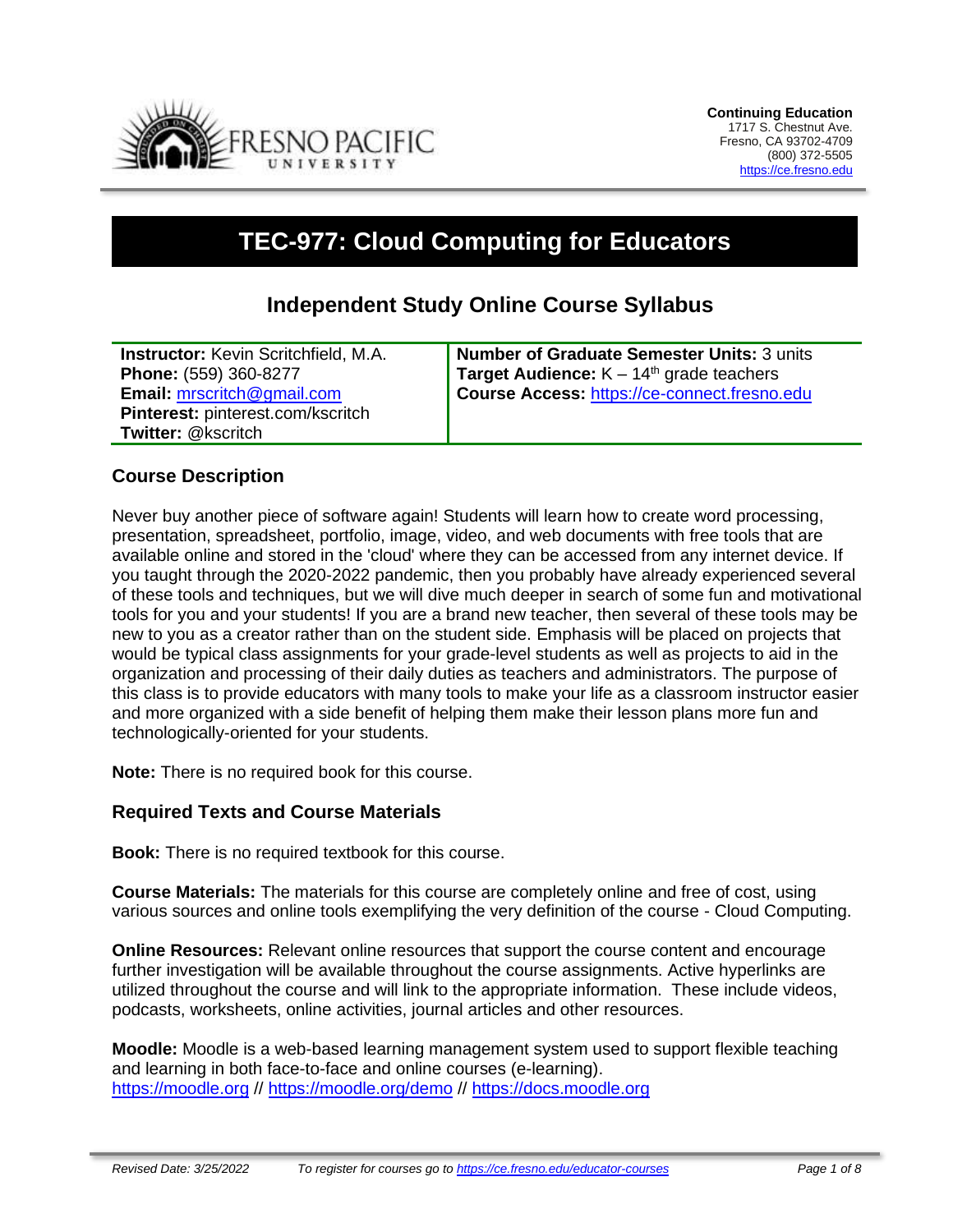### **Course Dates**

Self-paced; students may enroll at any time and take up to one year, from the date of registration, to complete assignments. Students may complete assignments in no less than three weeks for a 3 unit course (one week per unit).

#### **National Standards Addressed in This Course**

#### **National Board for Professional Teaching Standards (NBPTS)**

[\(http://www.nbpts.org/standards-five-core-propositions/\)](http://www.nbpts.org/standards-five-core-propositions/)

First published in 1989 and updated in 2016, *[What Teachers Should Know and Be Able to Do](http://www.accomplishedteacher.org/)* articulates the National Board's Five Core Propositions for teaching. The Five Core Propositions comparable to medicine's Hippocratic Oath — set forth the profession's vision for accomplished teaching. Together, the propositions form the basis of all National Board Standards and the foundation for National Board Certification. Course assignments have been designed so students can demonstrate excellence against these professional teaching standards whenever possible.

- Proposition 1: Teachers are committed to students and their learning
- Proposition 2: Teachers know the subject they teach and how to teach those subjects to students
- Proposition 3: Teachers are responsible for managing and monitoring student learning
- Proposition 4: Teachers think systematically about their practice and learn from experience
- Proposition 5: Teachers are members of learning communities

#### **National Educational Technology Standards (NETS)**

- 1. Facilitate and Inspire Student Learning and Creativity
- 2. Design and Develop Digital-Age Learning Experiences and Assessments
- 3. Model Digital-Age Work and Learning
- 4. Promote and Model Digital Citizenship and Responsibility
- 5. Engage in Professional Growth and Leadership

### **Continuing Education Student Learning Outcomes (CE-SLO)**

| CE-SLO 1            | Demonstrate proficient written communication by articulating a clear focus,<br>synthesizing arguments, and utilizing standard formats in order to inform and<br>persuade others, and present information applicable to targeted use. |
|---------------------|--------------------------------------------------------------------------------------------------------------------------------------------------------------------------------------------------------------------------------------|
| CE-SLO <sub>2</sub> | Demonstrate comprehension of content-specific knowledge and the ability to<br>apply it in theoretical, personal, professional, or societal contexts.                                                                                 |
| CE-SLO <sub>3</sub> | Reflect on their personal and professional growth and provide evidence of how<br>such reflection is utilized to manage personal and professional improvement.                                                                        |
| CE-SLO 4            | Apply critical thinking competencies by generating probing questions,<br>recognizing underlying assumptions, interpreting and evaluating relevant<br>information, and applying their understandings to the professional setting.     |
| CE-SLO <sub>5</sub> | Reflect on values that inspire high standards of professional and ethical<br>behavior as they pursue excellence in applying new learning to their chosen<br>field.                                                                   |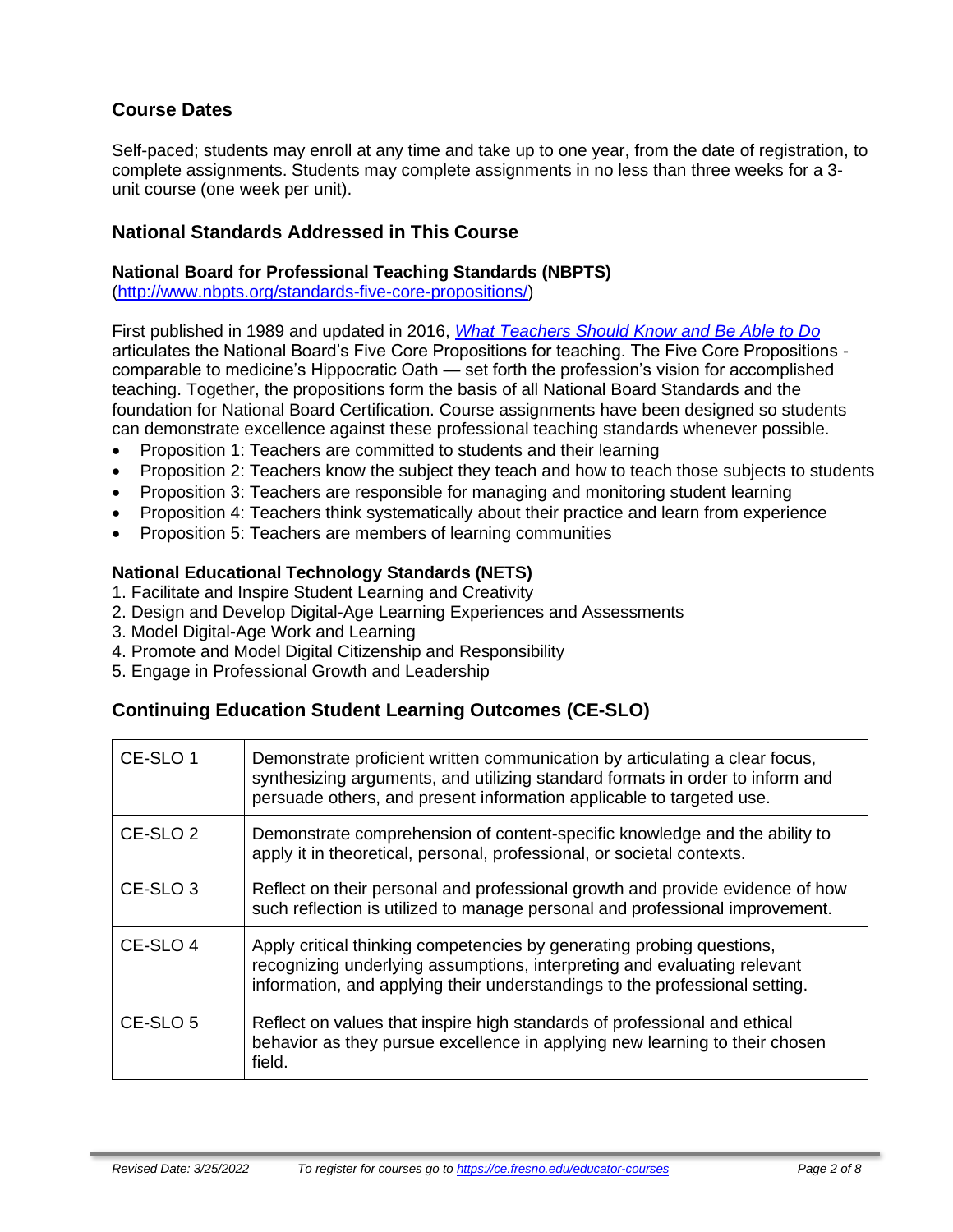| l CE-SLO 6 | I Identify information needed in order to fully understand a topic or task, organize<br>that information, identify the best sources of information for a given enguiry, |
|------------|-------------------------------------------------------------------------------------------------------------------------------------------------------------------------|
|            | locate and critically evaluate sources, and accurately and effectively share that<br>information.                                                                       |

# **Course Student Learning Outcomes (C-SLO)**

|    | <b>Student Learning Outcomes for This Course</b>                                                                                                                  | <b>National Standards</b>                                                                                       | <b>CE-SLO</b>                                  |
|----|-------------------------------------------------------------------------------------------------------------------------------------------------------------------|-----------------------------------------------------------------------------------------------------------------|------------------------------------------------|
|    | By the end of this course student will be able to:                                                                                                                | Addressed*                                                                                                      | Addressed**                                    |
|    | 1. Create and share a word processing<br>document and a presentation using Google                                                                                 | NETS 1b, c, d, 2a, b, c,<br>3a, b, c, 4b, c, d, 5c and                                                          | CE1, CE2, CE4,<br>CE5, CE6                     |
|    | Docs                                                                                                                                                              | NBPTS 3c                                                                                                        |                                                |
|    | 2. Create three videos using online services.                                                                                                                     | NETS 1a, b, c, 2a, b, c, d,<br>3a, b, c, d, 4b, d, 5d and<br>NBPTS 1a,d,e, 2c,<br>3a,b                          | CE1, CE2, CE4,<br>CE5, CE6                     |
|    | 3. Set up and execute a video conference using<br>Skype.                                                                                                          | NETS 1a, b, d, 2a, b, c,<br>3a, b, c, d, 4b, c, d,<br>5a,b,c,d and NBPTS<br>1a,b,f, 2a,c, 3a,b,<br>4a,b,c, 5a,b | CE1, CE2, CE3,<br>CE4, CE5,<br>CE <sub>6</sub> |
|    | 4. Determine a mutually agreeable meeting<br>time with their peers using an online<br>scheduling service.                                                         | NETS 1a,d, 3b, 5a,b,d<br>and NBPTS 5a,b                                                                         | CE2, CE5, CE6                                  |
|    | 5. Use an online video services to delve into<br>educational topics in order to formulate an<br>opinion on that topic and write a persuasive<br>reflection paper. | NETS 5a, c, d and NBPTS<br>4a, b, c, 5a, b, c                                                                   | CE1, CE2, CE3,<br>CE4, CE5,<br>CE <sub>6</sub> |
| 6. | Compare and contrast online grading<br>services                                                                                                                   | NETS 2a, b, d, 3a, b, c, d,<br>5b,c and NBPTS 3c,d<br>5e                                                        | CE1, CE2, CE4,<br>CE <sub>6</sub>              |
|    | 7. Create online quizzes for their students.                                                                                                                      | NETS 1a, b, c, d 2a, b, c, d,<br>3a,c,d and NBPTS<br>3a, b, c, d, 4c, 5c                                        | CE1, CE2, CE3,<br>CE4, CE5,<br>CE <sub>6</sub> |
| 8. | Use social media tools such as Twitter as a<br>professional development tool for<br>educational purposes.                                                         | NETS 3a, b, c, d, 4c, d,<br>5a, b, c, d and NBPTS<br>1f, 2a, 4a,b,c,<br>5a,b,c,e                                | CE1, CE2, CE3,<br>CE4, CE5,<br>CE <sub>6</sub> |
|    | 9. Use an online web site bookmarking service                                                                                                                     | NETS 2a, b, c, 3a, b, c, d,<br>4b, 5b and NBPTS<br>1a, 4a, c, 5a, e                                             | CE2, CE4, CE5,<br>CE <sub>6</sub>              |
|    | 10. Use an online portfolio service                                                                                                                               | NETS 2a, b, c, 3a, b, c, d,<br>4b, 5b and NBPTS<br>1a, 4a, c, 5a, e                                             | CE1, CE2, CE4,<br>CE5, CE6                     |
|    | 11. Participate in course forums and discussions<br>online.                                                                                                       | NETS 3a, b, c, d, 4c, d,<br>5a, b, c, d and NBPTS<br>1f, 2a, 4a, b, c,<br>5a,b,c,e                              | CE1, CE2, CE3,<br>CE4, CE5,<br>CE <sub>6</sub> |

\* Please refer to the section on **National Standards Addressed in This Course**

\*\* Please refer to the section on **Continuing Education Program Student Learning Outcomes**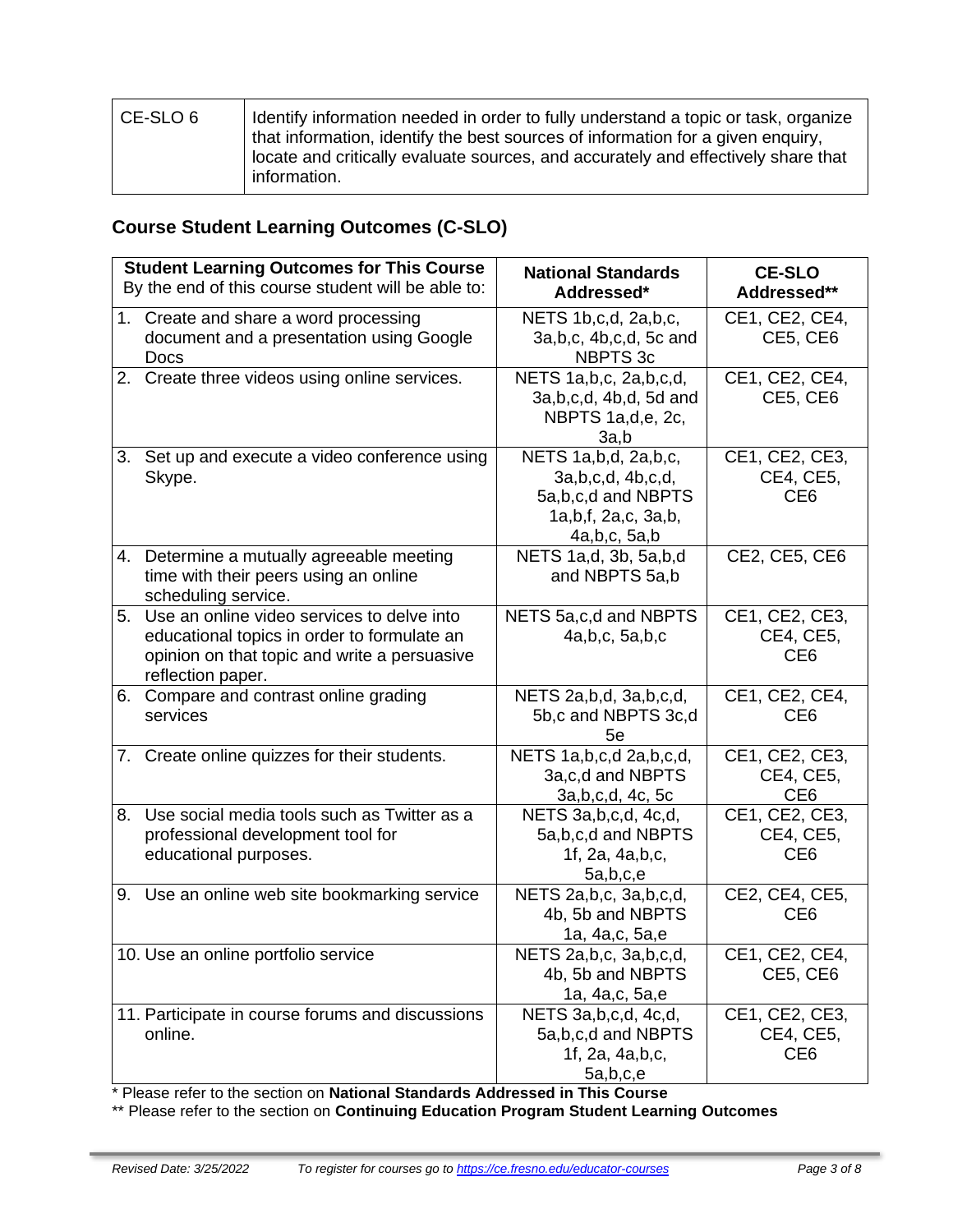# **Topics, Assignments, and Activities**

| <b>Module</b><br><b>Module Title</b> | <b>Module Assignments and Activities</b>                                   | <b>Points</b><br><b>Possible</b><br>for Each<br><b>Assignment</b> |
|--------------------------------------|----------------------------------------------------------------------------|-------------------------------------------------------------------|
| <b>Welcome Module</b>                | Welcome Video<br>$\bullet$                                                 |                                                                   |
|                                      | <b>Course Syllabus</b><br>$\bullet$                                        |                                                                   |
|                                      | Introduce Yourself Forum<br>$\bullet$                                      |                                                                   |
| Module $1 -$                         | Collaborate on a Google Doc, Create a Google Doc<br>$\bullet$              |                                                                   |
| <b>Basic Documents</b>               | 1.1 Continue the Story<br>$\bullet$                                        | 0 pts                                                             |
|                                      | 1.2 Sharing Your Biography in Google Docs<br>$\bullet$                     | 10 pts                                                            |
|                                      | 1.3 Forum on Basic Documents<br>$\bullet$                                  | 5 pts                                                             |
| Module $2 -$<br>Presentations        | Create a Google Slides Presentation, a Prezi, & an<br>$\bullet$<br>Animoto |                                                                   |
|                                      | 2.1 Create a Basic Presentation Google Slides<br>$\bullet$                 | 10 pts                                                            |
|                                      | 2.2 Create a Prezi                                                         | 15 pts                                                            |
|                                      | 2.3 Create an Animoto Presentation                                         | 20 pts                                                            |
|                                      | 2.4 Forum on Presentations                                                 | 5 pts                                                             |
| Module $3-$                          | Sharing Bookmarks, files, links, & scheduling online<br>$\bullet$          |                                                                   |
| <b>Organizational Tools</b>          | 3.1 Sharing Bookmarks from the Course                                      | 10 pts                                                            |
|                                      | 3.2 Reflection on Scheduling a Meeting with your<br>$\bullet$<br>Peers     | 10 pts                                                            |
|                                      | 3.3 Forum on Storage, Bookmarks, Sharing Files,                            |                                                                   |
|                                      | <b>Links and Calendars</b>                                                 | 5 pts                                                             |
| Module $4-$                          | 4.1 TED Talk reflection<br>$\bullet$                                       | 20 pts                                                            |
| <b>Current Trends in</b>             | 4.2 Forum on the TED Talk<br>$\bullet$                                     | 5 pts                                                             |
| Education                            |                                                                            |                                                                   |
| Module $5-$                          | Skype or Zoom with an Expert, Record a Lesson,<br>$\bullet$                |                                                                   |
| Video                                | Create a Screencast                                                        |                                                                   |
|                                      | 5.1 Zoom with an Expert                                                    | 20 pts<br>25 pts                                                  |
|                                      | 5.2 Recording a Lesson                                                     | 25 pts                                                            |
|                                      | 5.3 Create a Screencast                                                    | 5 pts                                                             |
| Module $6-$                          | 5.4 Forum on Zoom, Lesson and Screencast<br>$\bullet$                      |                                                                   |
| <b>Teacher Tools</b>                 | Self-grading Quiz, Reflection on Teacher Tools<br>٠                        | 15 pts                                                            |
|                                      | 6.1 Self-Grading Quiz<br>6.2 Teacher Tools                                 | 20 pts                                                            |
|                                      | $\bullet$<br>6.3 Forum on Teacher Tools<br>$\bullet$                       | 5 pts                                                             |
| Module $7 -$                         | <b>Twitter reflection</b><br>$\bullet$                                     |                                                                   |
| Introduction to                      | 7.1 Twitter Reflection                                                     | 20 pts                                                            |
| Twitter                              | 7.2 Forum on Twitter                                                       | 5 pts                                                             |
| Module $8-$                          | Lesson Plans, Online Portfolio<br>$\bullet$                                |                                                                   |
| Putting it all                       | 8.1 Create 3 Lesson Plans                                                  | 60 pts                                                            |
| Together                             | 8.2 Forum of Lesson Plans                                                  | 5 pts                                                             |
|                                      | 8.3 LiveBinders                                                            | 25 pts                                                            |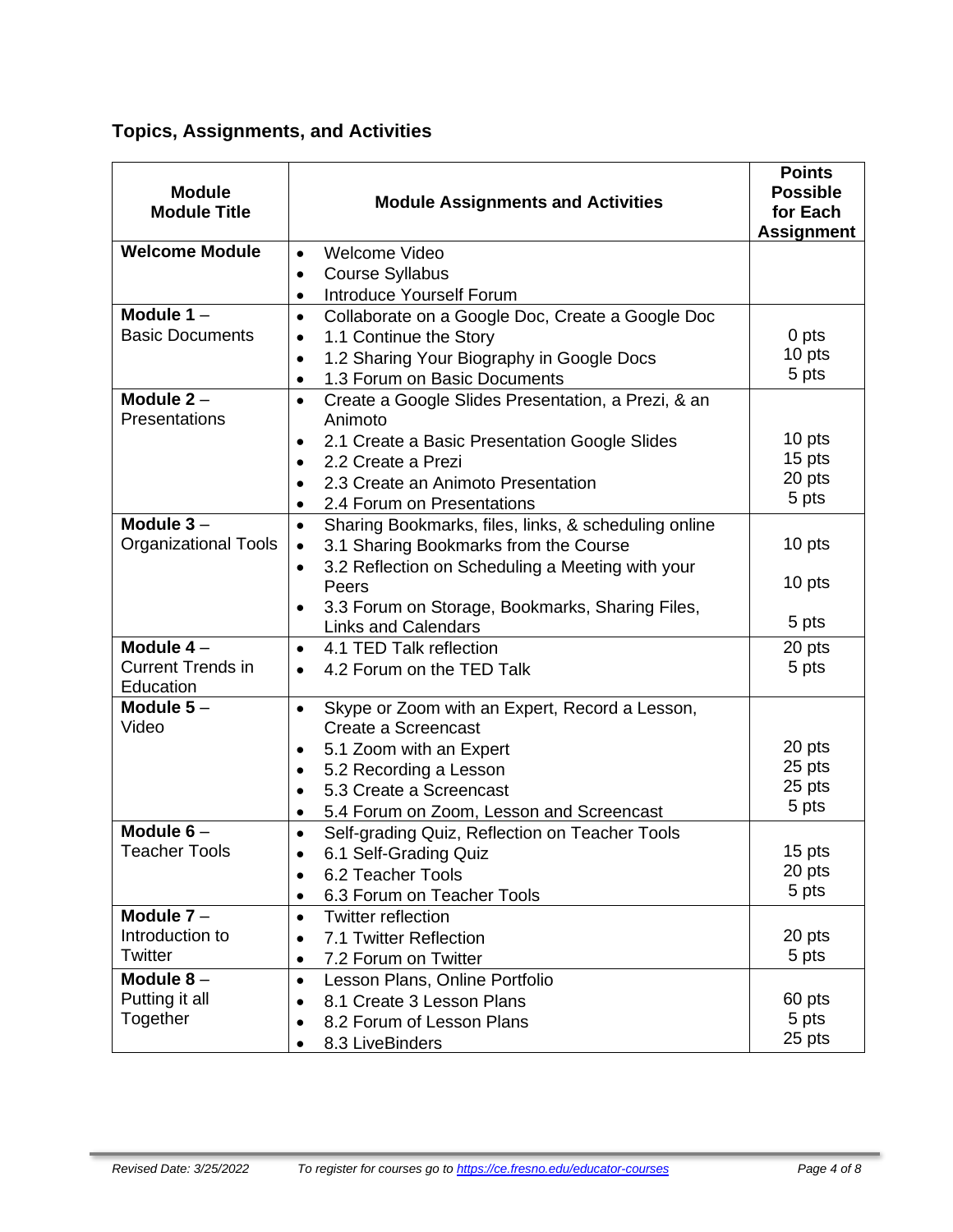| Course Wrap-up $-$<br>Grading and<br>Evaluation | <b>Final Reflection Forum</b><br><b>Course Evaluation</b><br><b>Course Completion Checklist</b><br><b>Grade Request / Transcript Request</b> |            |
|-------------------------------------------------|----------------------------------------------------------------------------------------------------------------------------------------------|------------|
|                                                 | <b>TOTAL POINTS</b>                                                                                                                          | 345 points |

### **Grading Policies, Rubrics, and Requirements for Assignments**

#### **Grading Policies**

- Assignments will be graded per criteria presented in the course rubrics.
- $A = 90-100\%$  and  $B = 80-89\%$ , (anything below 80% will not receive credit.)
- The discernment between an A or a B letter grade is at the discretion of the instructor based on the quality of work submitted (see course rubrics).
- Coursework falling below a B grade will be returned with further instructions.
- All assignments must be completed to receive a grade and are expected to reflect the quality that teacher-training institutions require of professional educators. If completed assignments do not meet this standard, students will be notified with further instructions from the instructor.

| Grade     | <b>Percent</b> | <b>Description</b> | <b>Rubric</b>                                                                                                                                                                                   |
|-----------|----------------|--------------------|-------------------------------------------------------------------------------------------------------------------------------------------------------------------------------------------------|
| A         | 90-100%        | Excellent          | Meets all course / assignment requirements with<br>significant evidence of subject mastery and<br>demonstration of excellent graduate level<br>professional development scholarship.            |
| B         | 80-89%         | Very Good          | Adequately meets criteria for all course/assignment<br>requirements - demonstrates subject competency<br>with very good graduate level professional<br>development scholarship.                 |
| <b>NC</b> | Below 80%      | Unacceptable       | Does not meet the minimum criteria for all<br>course/assignment requirements and demonstrated<br>little, if any, evidence of acceptable graduate level<br>professional development scholarship. |

#### **Grading Rubrics**

#### **Writing Requirements**

- **Superior:** Writing is clear, succinct, and reflects graduate level expectations. Clearly addresses all parts of the writing task. Maintains a consistent point of view and organizational structure. Includes relevant facts, details, and explanations.
- **Standard:** Writing is acceptable with very few mistakes in grammar and spelling. Addresses most parts of the writing task. Maintains a mostly consistent point of view and organizational structure. Includes mostly relevant facts, details, and explanations.
- **Sub-standard:** Writing contains noticeable mistakes in grammar and spelling. Does not address all parts of the writing task. Lacks a consistent point of view and organizational structure. May include marginally relevant facts, details, and explanations.

#### **Lesson Plan Requirements**

• **Superior:** Instructional goals and objectives clearly stated. Instructional strategies appropriate for learning outcome(s). Method for assessing student learning and evaluating instruction is clearly delineated and authentic. All materials necessary for student and teacher to complete lesson clearly listed.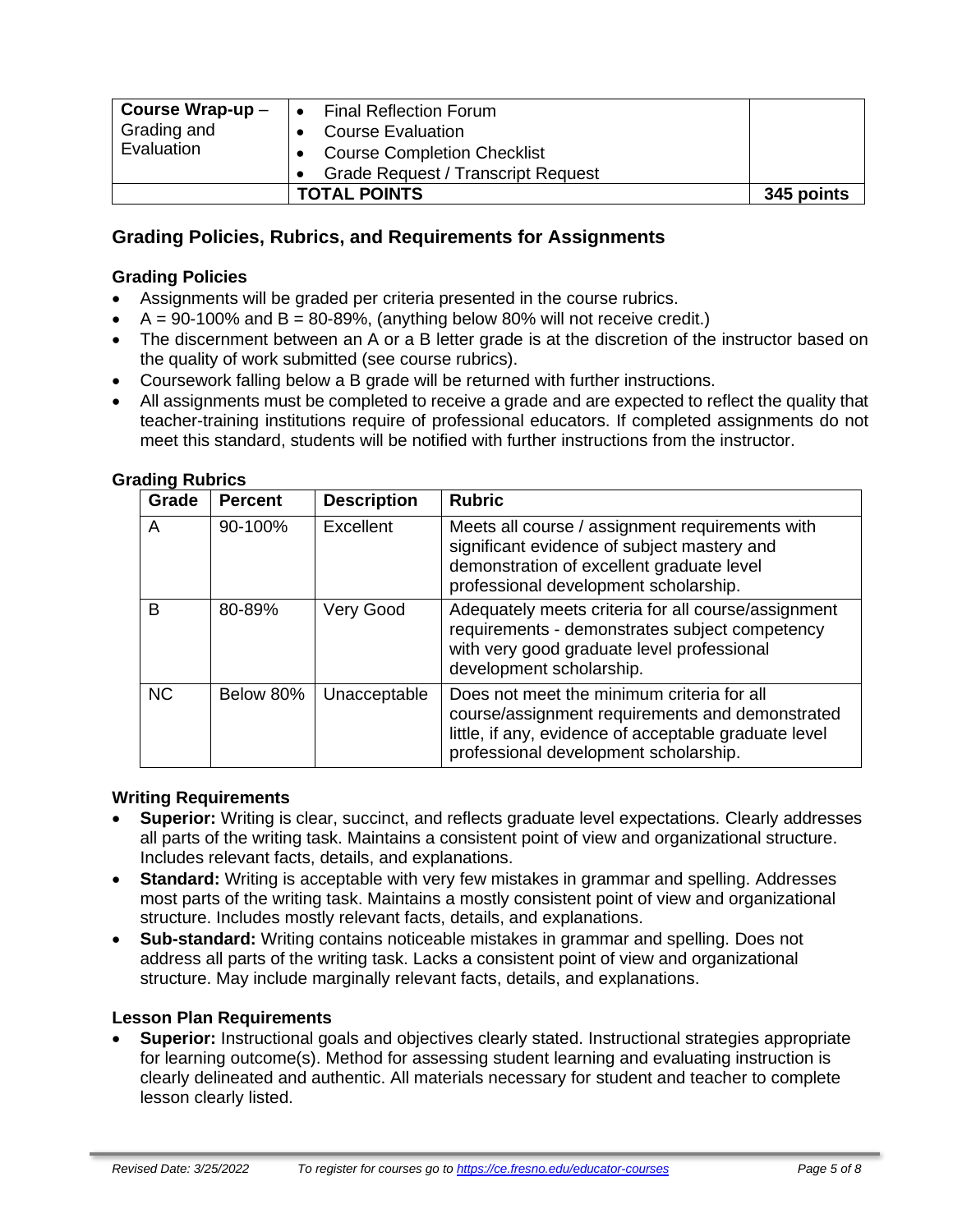- **Standard:** Instructional goals and objectives are stated but are not easy to understand. Some instructional strategies are appropriate for learning outcome(s). Method for assessing student learning and evaluating instruction is present. Most materials necessary for student and teacher to complete lesson are listed.
- **Sub-standard:** Instructional goals and objectives are not stated. Learners cannot tell what is expected of them. Instructional strategies are missing or strategies used are inappropriate. Method for assessing student learning and evaluating instruction is missing. Materials necessary for student and teacher to complete lesson are missing.

### **Instructor/Student Contact Information**

Throughout the course participants will be communicating with the instructor and their classmates on a regular basis using asynchronous discussion forums. Students are provided with instructor contact information in the event they want to make email or phone contact. In addition, students are encouraged to email or phone the instructor at any time. Students will also receive feedback on the required assignments as they are submitted.

### **Forums**

Participation is an important expectation of this course and all online courses. Online discussions promote reflection and analysis while allowing students to appreciate and evaluate positions that others express. While students may not be engaging with the same students throughout this course, they will be expected to offer comments, questions, and replies to the discussion question whenever possible. The faculty role in the discussion forum is that of an observer and facilitator.

#### **Coursework Hours**

Based on the Carnegie Unit standard, a unit of graduate credit measures academic credit based on the number of hours the student is engaged in learning. This includes all time spent on the course: reading the textbook, watching videos, listening to audio lessons, researching topics, writing papers, creating projects, developing lesson plans, posting to discussion boards, etc. Coursework offered for FPU Continuing Education graduate credit adheres to 45 hours per semester unit for the 900-level courses. Therefore, a student will spend approximately 135 hours on a typical 3-unit course.

### **Services for Students with Disabilities**

Students with disabilities are eligible for reasonable accommodations in their academic work in all classes. In order to receive assistance, the student with a disability must provide the Academic Support Center with documentation, which describes the specific disability. The documentation must be from a qualified professional in the area of the disability (i.e. psychologist, physician or educational diagnostician). Students with disabilities should contact the Academic Support Center to discuss academic and other needs as soon as they are diagnosed with a disability. Once documentation is on file, arrangements for reasonable accommodations can be made. For more information and for downloadable forms, please go to [https://www.fresno.edu/students/academic](https://www.fresno.edu/students/academic-support/services-students-disabilities)[support/services-students-disabilities.](https://www.fresno.edu/students/academic-support/services-students-disabilities)

### **Plagiarism and Academic Honesty**

All people participating in the educational process at Fresno Pacific University are expected to pursue honesty and integrity in all aspects of their academic work. Academic dishonesty, including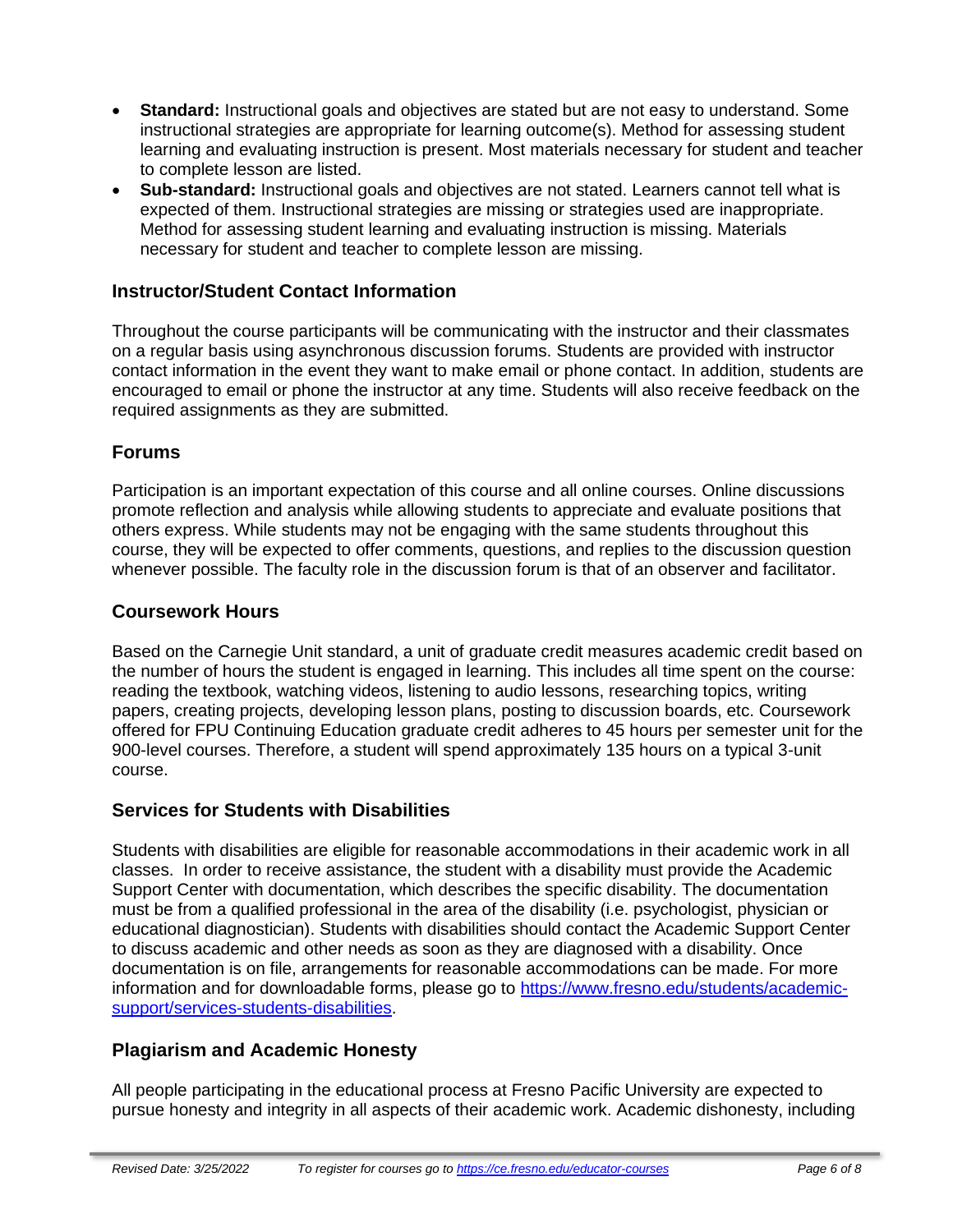plagiarism, will be handled per the procedures set forth in the Fresno Pacific University Catalogue and Handbook - <https://handbook.fresno.edu/graduate/academic-policies>

### **Technology Requirements**

To successfully complete the course requirements, course participants will need Internet access, can send and receive email, know how to manage simple files in a word processing program, and have a basic understanding of the Internet. Please remember that the instructor is not able to offer technical support. If you need technical support, please contact your Internet Service Provider.

**Moodle:** This course will be delivered totally online. Moodle is a learning management system that provides students access to online resources, documents, graded assignments, quizzes, discussion forums, etc. Moodle is easy to learn and has a friendly user interface. To learn more about Moodle, go to [https://docs.moodle.org/33/en/Student\\_FAQ.](https://docs.moodle.org/33/en/Student_FAQ) There are also some student tutorials on the Center for Online Learning website at Fresno Pacific University - [https://col.fresno.edu/student.](https://col.fresno.edu/student)

**Moodle Site Login and Passwords:** Students will need to have internet access to log onto [https://ce-connect.fresno.edu.](https://ce-connect.fresno.edu/) The username and password numbers for Moodle access will be sent to you by the university using the email address you submitted at the time of registration. The instructor will then contact you with a welcome communication. If you need help with your username and password recovery, please contact the Continuing Education office at (800) 372- 5505 or (559) 453-2000 during regular office hours - Mon-Fri 8:00 am to 5:00 pm. or email them at [prof.dev@fresno.edu.](mailto:prof.dev@fresno.edu)

**Getting Help with Moodle:** If you need help with Moodle, please contact the Center for Online Learning (COL), by telephone or the website. Help by phone (559) 453-3460 is available Mon-Thurs 8:00 am to 8:00 pm and on Fridays from 8:00 am to 5:00 pm, or by filling out a "Request Services" form at [https://col.fresno.edu/contact/request-services.](https://col.fresno.edu/contact/request-services) Please identify that you are with the "School = Continuing Education".

### **Final Course Grade and Transcripts**

When all work for the course has been completed, students will need to logon to the Continuing Education website [\(https://ce.fresno.edu/my-account\)](https://ce.fresno.edu/my-account) and "Request Final Grade". Once the instructor receives the requests and submits the grade online, students may log back in to view their Final Grade Report or order transcripts online. Please allow at least two weeks for the final grade to be posted. For more information, see the Continuing Education Policies and Procedures at [https://ce.fresno.edu/ce-policies-and-procedures.](https://ce.fresno.edu/ce-policies-and-procedures)

### **University Policies and Procedures**

Students are responsible for becoming familiar with the information presented in the Academic Catalog and for knowing and observing all policies and procedures related to their participation in the university community. A summary of university policies may be found on the university website at [https://www.fresno.edu/students/registrars-office/academic-catalogs.](https://www.fresno.edu/students/registrars-office/academic-catalogs)

### **Fresno Pacific University Student Learning Outcomes (FPU-SLO)**

| FPU-SLO 1 | <b>Student Learning Outcomes Oral Communication: Students will exhibit</b>     |
|-----------|--------------------------------------------------------------------------------|
|           | clear, engaging, and confident oral communication $-$ in both individual and   |
|           | group settings – and will critically evaluate content and delivery components. |